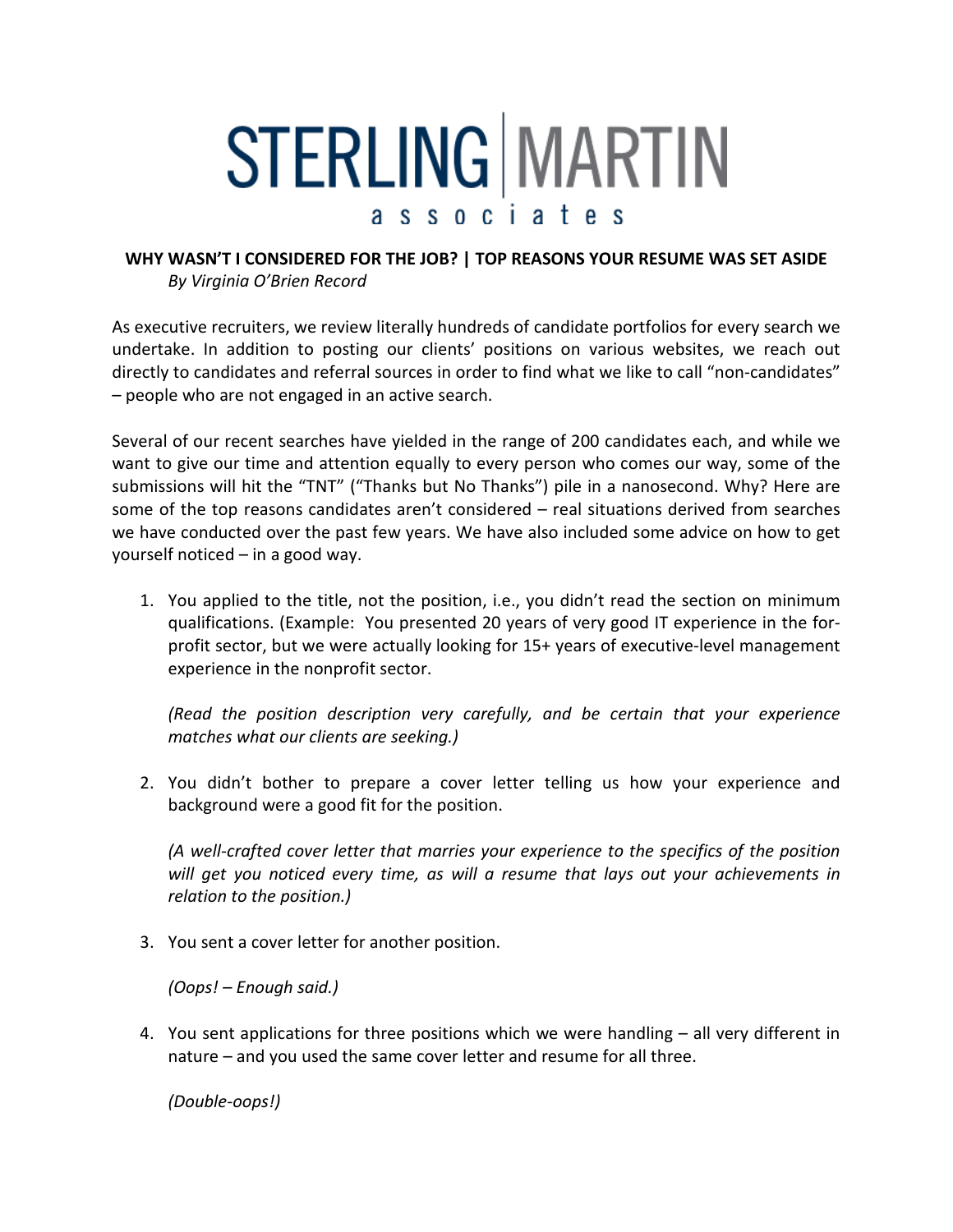5. You used a generic salutation (e.g., "Dear Hiring Manager") when the specific names and contact information were included in the posting as well as in the position description.

*(An automatic TNT.)*

6. Your cover letter or resume (or both) contained typographical errors.

*(Before hitting the "Send" button, read and re-read what you are about to send, and consider having someone else proofread your documents. Spell check and grammar check are not always accurate.)*

7. Your cover letter (a) told us nothing about you, (b) was incorrectly addressed, and (c) was horribly written and – frankly – painful to read. Actual example from a recent search:

"To S. Martin - Appended hereto is my CV which I wish submit as a candidate for the position of \_\_\_\_\_\_\_\_\_\_\_\_\_\_\_ of the \_\_\_\_\_\_\_\_\_\_\_\_\_\_\_. I eagerly await the opportunity to commence a dialogue with you are your colleagues regarding the significant contributions that I can prospectively allocate to the extraordinary efforts of which your organization is currently undertaking."

*(Ouch!)*

8. Your resume was presented in a functional format rather than chronologically which made it difficult for us to figure out how your "unique qualifications," "visionary leadership," and "extraordinary management skills" (with multiple bullet points under each) related to what you have actually done in your career progression.

*(We far prefer the chronological resume with accomplishments bulleted under each organization for the position you held.)*

9. Your resume was 22 pages long, contained a Table of Contents to guide the reader, listed every publication and presentation you have ever made, and presented a full list of references with complete contact information.

*(To the extent possible, keep the resume to two or three pages, and don't include references until and unless you are specifically asked for them. We'll get to those as you move through the search process. If you come with a higher education or scientific*  background, please have a traditional resume available, and hold off on the full curriculum vitae *until asked for one.)*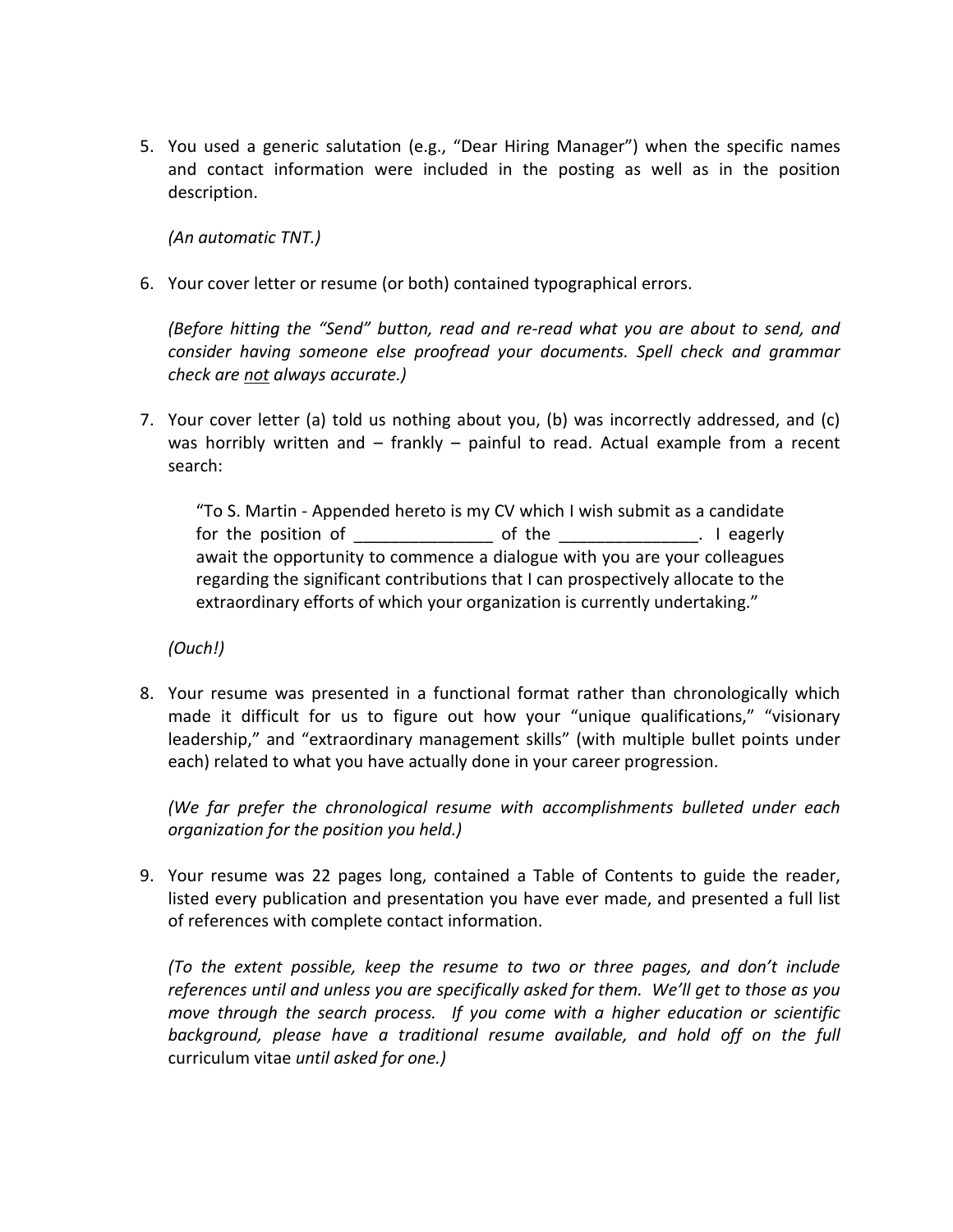10. Your resume contained bold colors or had moving parts because you wanted to get our attention.

*(You sure did!)*

11. You did not include the year(s) of your degree(s).

*(We will ask you about this, so it's better to include it in the first place.)[1](#page-2-0)*

12. You did not include any information on what you did early in your career.

*(We need to see your entire career progression, even if your early positions do not relate to what you have done in the recent past. We're looking to understand the steps that brought you to your current situation.) [2](#page-2-1)*

13. You have not stayed in any of your positions for more than a year or two.

*(Unless you have been a contractor throughout your career, this throws up a BIG red flag.)*

14. You had a three-year gap in the middle of your career that you didn't explain.

*(In many instances, gaps are perfectly understandable, but we need to know why they occurred because our clients will ask, and we need to be able to provide an answer.)*

15. Your "independent consulting firm" has been re-activated three times during your 15 year career.

*(This tells us quite a bit.)*

16. On four separate occasions during your career, an incoming executive has caused a restructuring of the senior management team, and your positions have been eliminated.

*(We know that this happens from time to time, but four times???)*

There are, of course, other reasons that you might not have been considered for a particular position, but the correctable errors listed above stand out for us. We want you to succeed in your job search, and there are so many positive ways you can present yourself for

 $\overline{a}$ 

<span id="page-2-1"></span><span id="page-2-0"></span> $<sup>1</sup>$  Many candidates have been told to leave out dates and/or early positions held, but when working with an</sup> executive recruiter, this information is crucial to our understanding of your career progression. It would be wise to have two versions of your resume at the ready – a version that captures your last 15 or so years of experience and another that goes all the way back when you earned your first degree. The latter is better when you are working with a search firm.